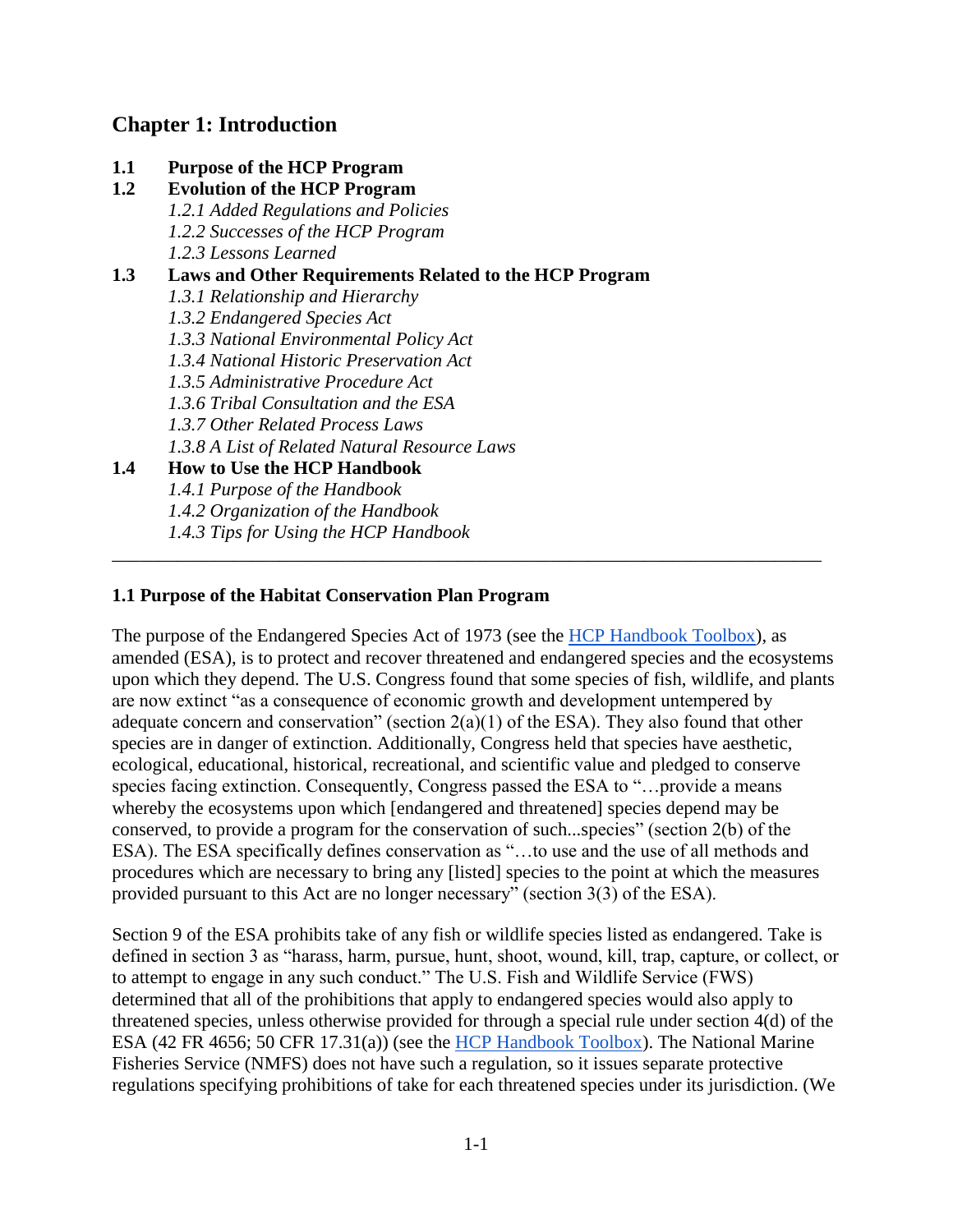refer to these two agencies collectively as "the Services" in the rest of this Handbook. We use the appropriate acronym when the discussion is applicable only to one specific agency.)

Before 1982, the ESA did not have mechanisms for exempting take prohibitions from Federal or non-Federal activities, except for permits to authorize take from scientific research or certain other conservation actions. Congress recognized the need for a process to reduce conflicts between listed species and economic development, so it amended the ESA in 1982 to add an exemption for incidental take of listed species that would result from non-Federal activities (section  $10(a)(1)(B)$ ). Incidental take is that which is incidental to, and not the purpose of, carrying out an otherwise lawful activity.

To obtain a permit for such take under this provision, an applicant must develop a conservation plan that meets specific requirements identified in section  $10(a)(2)(A)$  of the ESA and its implementing regulations at 50 CFR 17.22 (endangered species) and 17.32 (threatened species), and 50 CFR 222.25, 222.27, and 222.31 (see the [HCP Handbook Toolbox\)](https://www.fws.gov/endangered/what-we-do/hcp-handbook-toolbox.html#Ch1). Among other requirements, the plan must specify the impacts that are likely to result from the taking, the measures the permit applicant will undertake to minimize and mitigate such impacts, and the funding that will be available to implement such measures. Conservation plans under section  $10(a)(1)(B)$  have come to be known as "habitat conservation plans" or "HCPs" for short. Although "HCPs" is most commonly used in this Handbook, we may use these terms interchangeably on occasion. Section 10(a)(2)(B) of the ESA sets forth the statutory criteria that must be satisfied before an incidental take permit can be issued.

Congress intended the HCP program to address listed and at-risk species in an ecosystem context, generate long-term commitments to conserve such species, and deliver regulatory assurances to project proponents. Congress also envisioned the HCP program as an opportunity to establish "creative partnerships" between the public and private sectors and State, municipal, and Federal agencies to conserve endangered and threatened species and their habitats (H.R. Rep. No. 97-835 (1982)) (see the [HCP Handbook Toolbox\)](https://www.fws.gov/endangered/what-we-do/hcp-handbook-toolbox.html#Ch1). Congress intended the HCP program to function not only to authorize incidental take, but also as a process to integrate non-Federal development and land-use activities with conservation goals, resolve conflicts between protection of listed species and economic activities on non-Federal lands, and create a climate of partnership and cooperation.

In that spirit, the Services should encourage permit applicants and partners to use Congress' intent as the foundation for working together to develop an HCP. Collaboration, flexibility, ingenuity, innovation, and thoughtful planning are key to developing effective HCPs and resolving complex and controversial issues that may arise.

Congress also intended that HCPs include, when possible, conservation measures for candidate species, proposed species, and other species not listed under the ESA at the time an HCP is developed. Covering species likely to be listed within the term of the permit can benefit the permittee by ensuring the terms of an HCP will not need to be changed over time with subsequent species listings. It can also provide early protection for many species and, ideally, prevent subsequent declines and in some cases the need to list such species.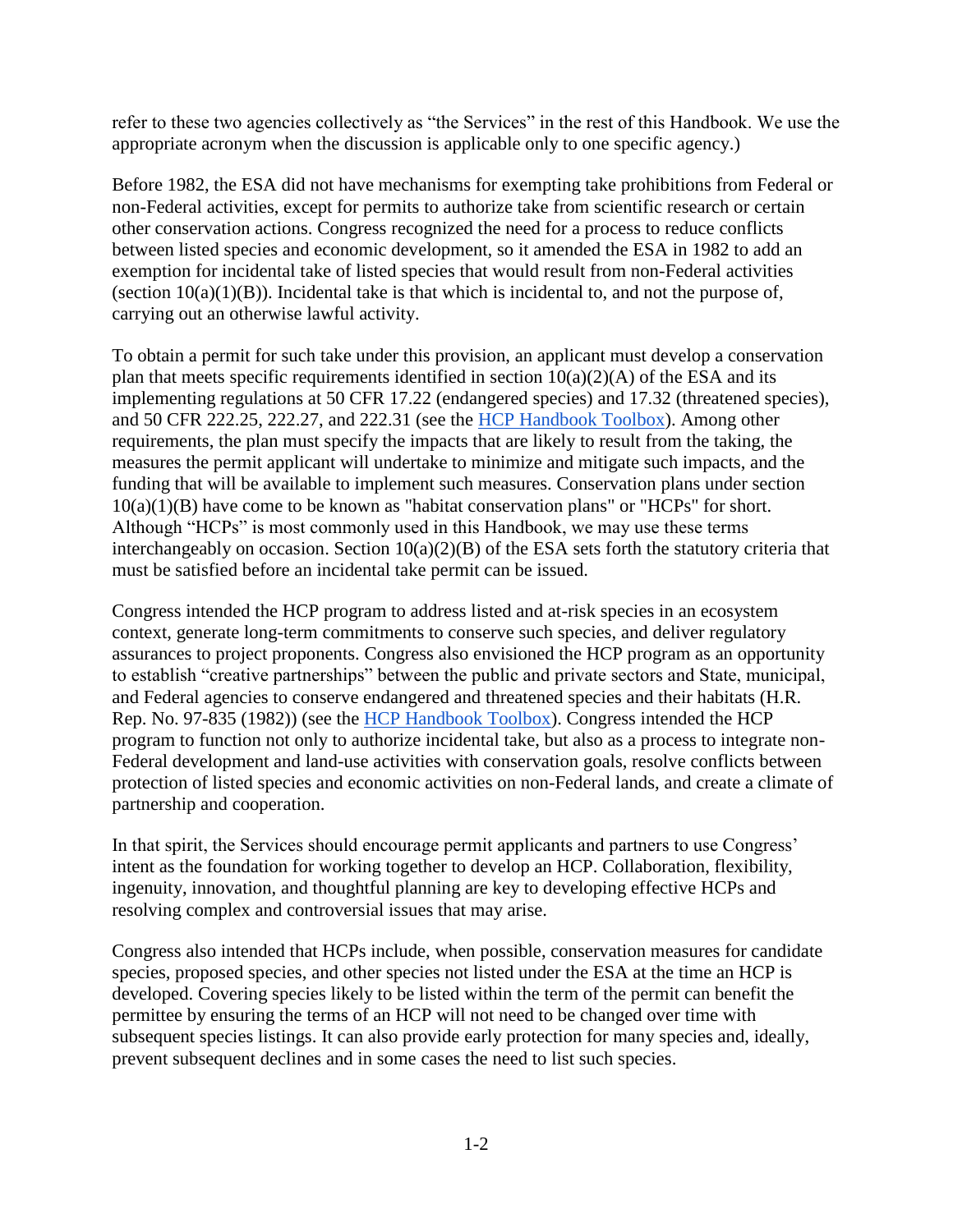### **1.2 Evolution of the HCP Program**

After the 1982 amendment of the ESA creating the HCP program, momentum for developing HCPs took a few years to build, partly due to inevitable, initial difficulties as the Services, applicants, and the public explored the new program's potential. The first 10 years produced only 10 HCPs, but from 1992 to 1997 the program exploded with 225 completed plans. By 2009, more than 500 HCPs covered approximately 46 million acres of non-Federal lands. As of this writing (2016), the Services have approved approximately 1,100 HCPs nationwide, and many more HCPs are in different stages of development.

Besides growing in number, the nature and quality of the HCP program continues to evolve. Early HCPs tended to cover only one species, involve single applicants, and address small projects. The program later ventured into multi-species and regional plans that covered a variety of activities related to development. We learned that some planning efforts can become too ambitious in scope and size, and that we need to weigh the benefits against the difficulties of developing HCPs covering many species, activities, and acres. However, we strongly support a landscape-scale approach when appropriate, because it can provide more opportunities for strategically placing appropriate conservation in an ecosystem context (see Chapters 3.4 and 6.1.2 for further discussion). Today, countywide, Statewide, and even multi-State HCPs are showing conservation and economic successes.

### *1.2.1 Added Regulations and Policies*

The Services continued to improve the HCP program by establishing additional policies and regulations to promote efficiency, effectiveness, and consistency to protect at-risk species and enhance their conservation. These initiatives were based on lessons learned, as well as input from applicants, permittees, conservation organizations, and our own staff. Four of these initiatives are described below.

On February 23, 1998, the Services codified a final rule (63 FR 8859) (see the [HCP Handbook](https://www.fws.gov/endangered/what-we-do/hcp-handbook-toolbox.html#Ch1)  [Toolbox\)](https://www.fws.gov/endangered/what-we-do/hcp-handbook-toolbox.html#Ch1) to provide certain regulatory assurances to permittees under section  $10(a)(1)(B)$ . These assurances are called No Surprises assurances and essentially mean that "a deal is a deal." As long as the permittee is properly implementing the HCP, the Services will not impose additional requirements or restrictions. If an unforeseen circumstance occurs, unless the permittee consents, the Services will not require him/her to commit additional land, water, or financial compensation or impose additional restrictions on the use of land, water, or other natural resources beyond the level agreed to in the HCP. The Services will honor these assurances as long as a permittee is implementing the requirements of the HCP, permit, and other associated documents in good faith, and their permitted activities will not jeopardize the species.

On June 1, 2000, the Services published the Five-Point Policy (65 FR 35242) (see the [HCP](https://www.fws.gov/endangered/what-we-do/hcp-handbook-toolbox.html#Ch1)  [Handbook Toolbox\)](https://www.fws.gov/endangered/what-we-do/hcp-handbook-toolbox.html#Ch1) as an addendum to the 1996 Habitat Conservation Planning Handbook. The policy focuses on the expanded use and integration of five components of the HCP program, namely (1) biological goals and objectives, (2) adaptive management, (3) monitoring, (4) permit duration, and (5) public participation. The principles and specifics of this policy have been integrated into this revised Handbook in Chapters 9.1, 10.5, 10.1, 12.9, and 13.4, respectively. As such, the revised Handbook supersedes the policy.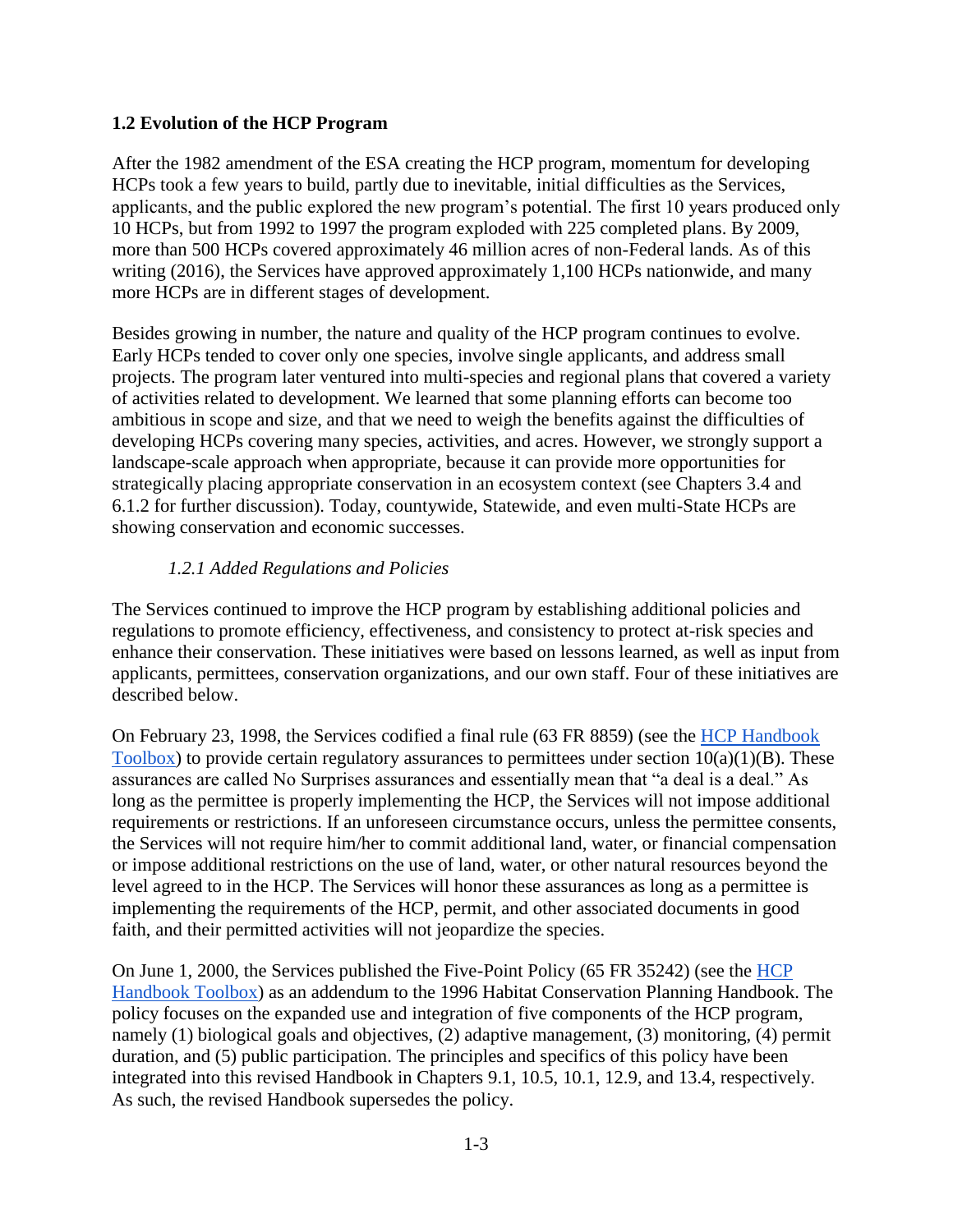On October 5, 2007, the FWS Director issued a General Conservation Plan Policy to allow FWS staff to prepare general conservation plans (GCPs) (see the [HCP Handbook Toolbox\)](https://www.fws.gov/endangered/what-we-do/hcp-handbook-toolbox.html#Ch1) to streamline the permitting process for project proponents and ensure strategic conservation for covered species. FWS staff also prepare all other required environmental compliance documents for GCPs. As a result of this policy, interested landowners can now coordinate with FWS to determine if a completed GCP is appropriate for their activities and, if so, apply for individual permits without having to prepare their own HCPs.

On May 10, 2011, the FWS Director issued a policy providing guidance related to 50 CFR 22.11 that allows ESA section  $10(a)(1)(A)$  and  $10(a)(1)(B)$  permits to cover take of bald or golden eagles resulting from activities that also result in take of listed species (see the [HCP Handbook](https://www.fws.gov/endangered/what-we-do/hcp-handbook-toolbox.html#Ch1)  [Toolbox\)](https://www.fws.gov/endangered/what-we-do/hcp-handbook-toolbox.html#Ch1). The key stipulation is that the eagle take authorization on these permits must meet the standards and requirements of the Bald and Golden Eagle Protection Act. Under the regulations and this policy, project proponents do not need to go through two different permit processes to obtain incidental take coverage for eagles and listed species.

### *1.2.2 Successes of the HCP Program*

Over the years, HCPs have addressed a wide variety of sustainable uses (e.g., forestry, water uses, rangeland management, fisheries harvest, renewable energy), development (e.g., residential, commercial, industrial, infrastructure), resource extraction (e.g., surface mining, oil and gas), and many other types of activities, even small residential projects with homeowners. As a result, the HCP program has reduced conflicts between listed species and economic development and other activities while achieving significant conservation for covered species. Partnerships created to develop and implement HCPs have helped generate community support for species conservation at multiple scales. HCPs that have established broad conservation strategies have leveraged funds for additional habitat protection beyond the requirements of the HCPs. Monitoring, adaptive management, and research programs in HCPs have produced an extensive amount of scientific information and data that are invaluable for a better understanding of how to conserve at-risk species and their habitats. Through HCP conservation measures, leveraged contributions for protection, and restoration and enhancement of habitat, the HCP program has produced conservation benefits to covered species across millions of acres.

Following are just a few examples highlighting the many successes of the HCP program. Additional examples can be found in the [HCP Handbook Toolbox\)](https://www.fws.gov/endangered/what-we-do/hcp-handbook-toolbox.html#Ch1).

#### Balcones Canyonlands Conservation Plan

The Balcones Canyonlands Conservation Plan (see the [HCP Handbook Toolbox\)](https://www.fws.gov/endangered/what-we-do/hcp-handbook-toolbox.html#Ch1) was developed as an HCP to establish a 30,000-acre reserve for the golden-cheeked warbler, black-capped vireo, and 33 other species, while allowing for residential, commercial, and industrial development in Travis County, Texas. The City of Austin, Travis County, the Lower Colorado River Authority, The Nature Conservancy, the Travis Audubon Society, and others partnered to develop the HCP and establish and manage the reserve. As a result, the species are receiving substantial conservation benefits, the local economy is prospering, property values increased, and residents are enjoying an increased quality of life.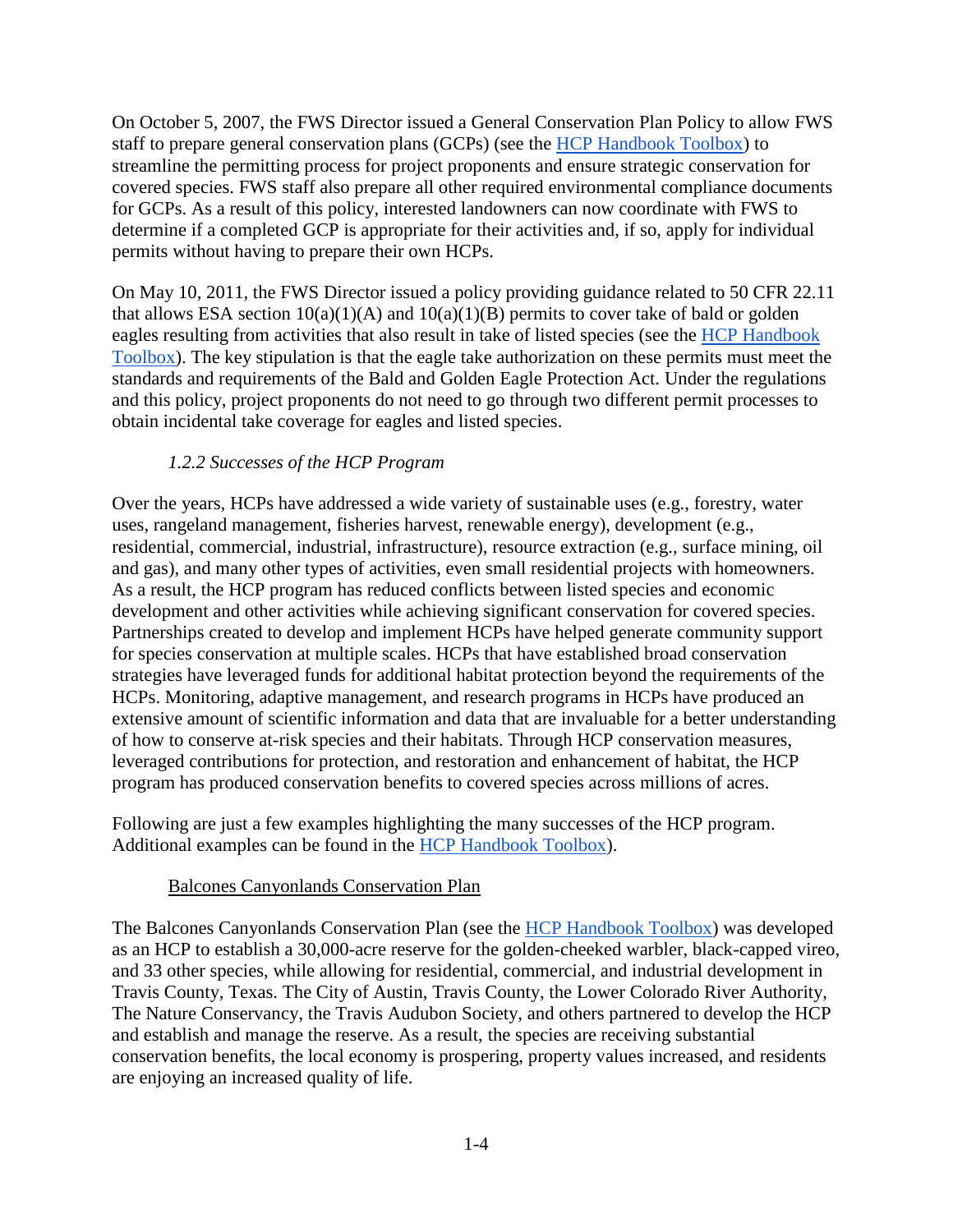### Wisconsin Statewide Karner Blue Butterfly HCP

A diverse partnership of over 40 partners developed this HCP (see the [HCP Handbook Toolbox\)](https://www.fws.gov/endangered/what-we-do/hcp-handbook-toolbox.html#Ch1) in the late 1990s and continue to work together to successfully implement it to this day. Their efforts are ensuring the continued existence of the butterfly on more than 260,000 acres in Wisconsin. The partners use innovative approaches to apply conservation measures on the ground while allowing for a variety of economic activities, such as forest management, transportation, and utility operations. This HCP also streamlines ESA coverage for smalllandowners and low-impact land uses.

### North Carolina Department of Environment and Natural Resources HCP for Inshore Gillnet Fisheries

Some HCPs are successful due to the strong collaboration between the involved parties from start to finish. From the beginning stages of plan development, NMFS worked very closely with the State to complete this high-quality HCP to cover bycatch of Atlantic sturgeon from their inshore gillnet fisheries. Frequent and open communication kept all parties informed and fostered a cordial and collaborative working relationship. In the end, NMFS approved the HCP and issued the permit in a timely and efficient manner. This cooperative relationship was also key to quickly resolving the few implementation issues that arose following permit issuance.

### Washington County, Utah HCP

This HCP (see the [HCP Handbook Toolbox\)](https://www.fws.gov/endangered/what-we-do/hcp-handbook-toolbox.html#Ch1) was the impetus for a large, collaborative effort among several partners to establish a reserve for the threatened desert tortoise in the Upper Virgin River Desert Tortoise Recovery Unit in Washington County, Utah. The HCP covered take of desert tortoises from development activities in the rapidly growing city of St. George. As the permittee and HCP administrator, Washington County contributed resources to facilitate land acquisitions, land exchanges, and conservation easements for nearly 60,000 acres for the Red Cliffs Desert Reserve. Integral partners in establishing this reserve were Washington County, nearby cities, Utah Department of Wildlife Resources, Utah Department of Parks and Recreation, Utah School and Institutional Trust Lands Administration, Utah State Parks, Bureau of Land Management, and FWS.

### *1.2.3 Lessons Learned*

Despite the many successes of the HCP program, we have learned a variety of lessons over the three decades of implementing the HCP program. The good news is that the Services are taking stock of these experiences and are offering solutions and improvements for this revision of the HCP Handbook.

The challenge of balancing biology with economics is a complex one, but is fundamental to the HCP process. That balancing act often results in complications and protracted times to develop some HCPs. There are many reasons for delays in preparing, reviewing, and processing HCPs, and not all causes are always under the control of the involved parties. However, this Handbook includes new ways of streamlining and improving efficiencies for those portions of the process that the Services can influence. This Handbook also describes refined approaches for analyzing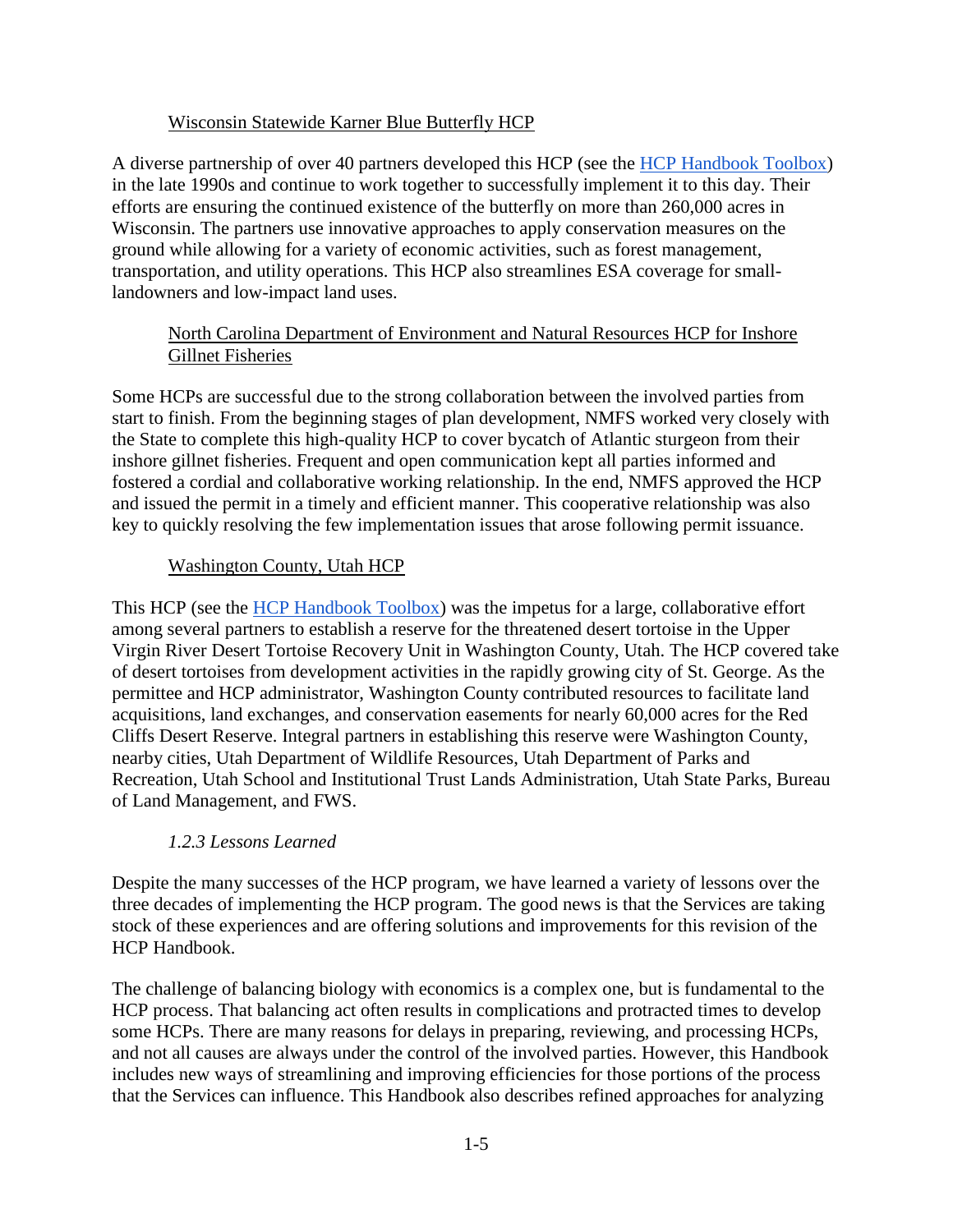take impacts and identifying relevant conservation measures, which are intended to reduce or eliminate protracted negotiations. It also identifies ways for streamlining compliance with the National Environmental Policy Act (NEPA) (see the [HCP Handbook Toolbox\)](https://www.fws.gov/endangered/what-we-do/hcp-handbook-toolbox.html#Ch1) on the action of issuing an incidental take permit. Other improved efficiencies reduce permit processing time by eliminating unnecessary or duplicative steps. We also offer tips on "Going Fast by Starting Slowly" that embody the concept of investing thoughtful planning and establishing common understandings at the very beginning of the HCP development process to pre-empt problems and delays later (see Chapters 2.2.3 and 3.6 for further discussion). We also withdrew advice in the 1996 Handbook to combine the NEPA document with the HCP in an attempt to streamline the regulatory process. Because the HCP is the applicant's document and the NEPA document is the Services', keeping them separate is critical for demonstrating that each party is complying with requirements applicable to them.

Another important addition to the revised Handbook involves the need to integrate consideration of climate change effects into HCPs and related ESA section 7 and NEPA documents, which can be challenging. The scientific literature on climate change and its effects, as well as analysis tools, experience with climate adaptation measures, and related guidance are relatively new and are changing as new information becomes available. We added information in various sections of the Handbook to help HCP practitioners consider and address the effects of climate change in the development and implementation of HCPs.

### **1.3 Laws and Other Requirements Related to the HCP Program**

The Services must comply with all applicable Federal laws and regulations in carrying out the permit process. Some of these laws and regulations are tightly integrated with the HCP process, such as the ESA, NEPA, National Historic Preservation Act (NHPA), and Administrative Procedure Act (APA) (see the [HCP Handbook Toolbox\)](https://www.fws.gov/endangered/what-we-do/hcp-handbook-toolbox.html#Ch1), while others, addressed below, may be relevant depending on the circumstances. This section is a brief introduction of the various laws, regulations, and other requirements related to the HCP process. Further information on how to comply with some of these laws during the HCP process is in other chapters of the Handbook. At the end of this section is a list of other laws that are primarily related to wildlife and other natural resources. We also included a description of court cases related to HCPs over the years in the HCP Handbook Toolbox (see the [HCP Handbook Toolbox\)](https://www.fws.gov/endangered/what-we-do/hcp-handbook-toolbox.html#Ch1).

# *1.3.1 Relationship and Hierarchy*

This section explains the relationship and hierarchy of the general categories of Federal laws, regulations, and other directives.

### U.S. Constitution

Adopted in 1790, the Constitution is the supreme law of the land. It can only be amended by an act of Congress or through a Constitutional convention requested by two-thirds of State legislatures, followed by ratification by at least three-fourths of the States. It cannot be contravened or contradicted by any law, regulation, or policy.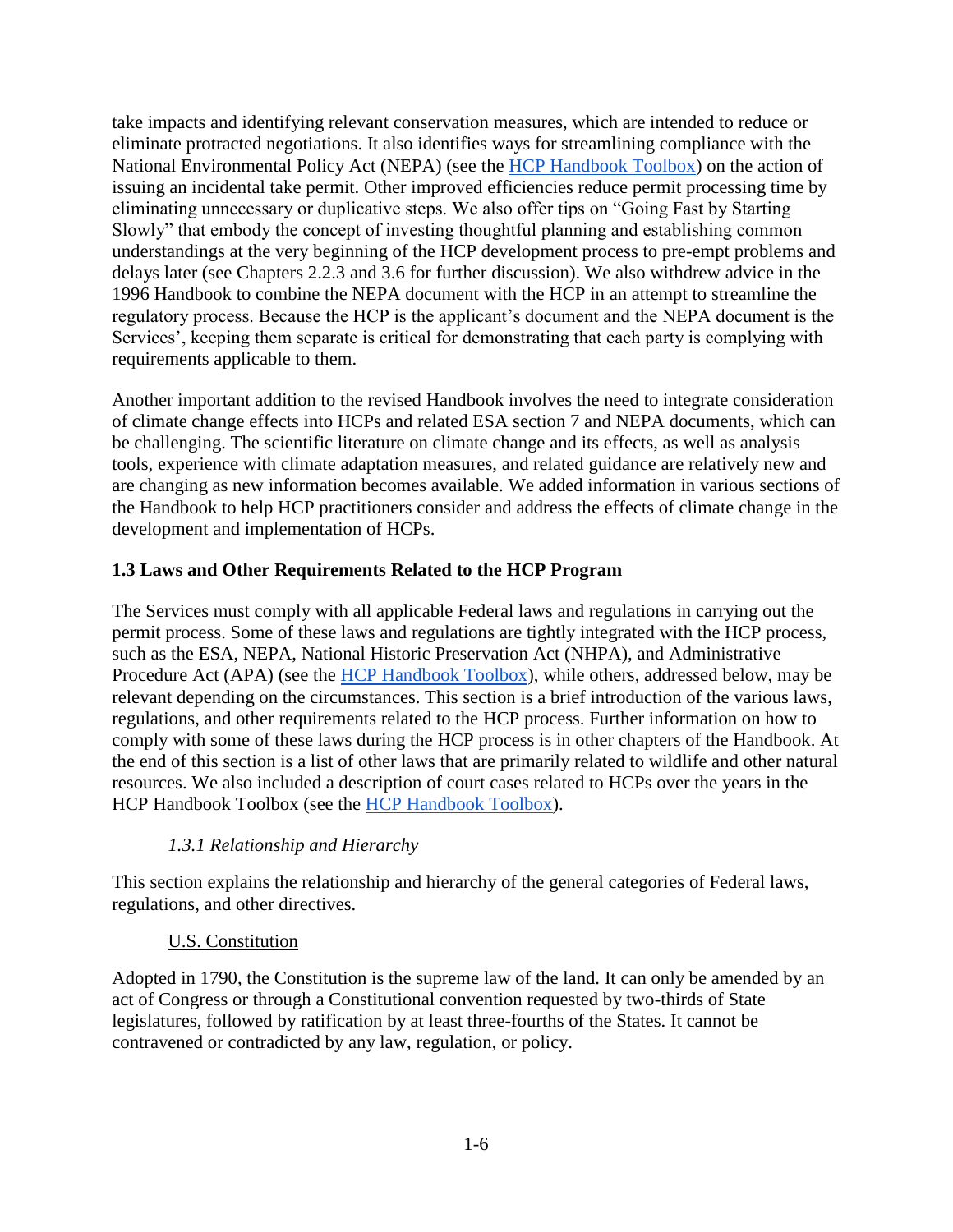#### Statute or Law

A statute or act is enacted by the U.S. Congress and signed into law by the President of the United States or passed by Congress overriding a President's veto. Compliance is mandatory for all parties, including the applicant and the Services. The ESA, NEPA, NHPA (see the [HCP](https://www.fws.gov/endangered/what-we-do/hcp-handbook-toolbox.html#Ch1)  [Handbook Toolbox\)](https://www.fws.gov/endangered/what-we-do/hcp-handbook-toolbox.html#Ch1), and APA are all Federal laws.

### Federal Regulations

An enacted law may authorize the relevant members of the President's Cabinet (in the case of the ESA, the Secretaries of the Interior and Commerce) to enact Federal regulations that decree how Federal agencies must implement the statute. These regulations are written in the Code of Federal Regulations (CFR). FWS' regulations related to HCPs are found at 50 CFR 13 (general permit regulations) and 17 (ESA-specific regulations) and NMFS regulations are at 50 CFR 222. The regulations for section 7 of the ESA are found at 50 CFR 402 (joint Services regulations). See the [HCP](https://www.fws.gov/endangered/what-we-do/hcp-handbook-toolbox.html#Ch1) [Handbook Toolbox](https://www.fws.gov/endangered/what-we-do/hcp-handbook-toolbox.html#Ch1) for pertinent regulations.

### Policy

The heads of Federal departments and agencies can issue policies to inform staff and the public about how they interpret and implement specific regulations or other requirements. Other policies expand on the regulations. For instance, the FWS Director's General Conservation Plan policy (see the [HCP Handbook Toolbox\)](https://www.fws.gov/endangered/what-we-do/hcp-handbook-toolbox.html#Ch1) is not explicitly contained in the regulations, although the regulations support it. Federal agencies are expected to comply with all formally promulgated policies that apply to their work. These policies can be issued in the form of Secretarial, Executive, or Director's Orders; agency policy manuals; memoranda; etc. FWS Regional Directors and NMFS Regional Administrators may also issue policies that apply to their jurisdictions, as long as they do not conflict with national policy.

#### Guidance

Guidance consists of recommendations, directions, and advice on how to interpret or implement regulations and policies. Guidance may be formally or informally issued by any level of leadership. Formal guidance is typically in written form, such as this HCP Handbook and memorandum from a Regional Director. Staff typically must comply with formal guidance, but managers may exercise discretion to adjust to circumstances, as appropriate and with proper approvals.

### *1.3.2 Endangered Species Act*

The purpose of the ESA is to conserve threatened and endangered species and the ecosystems upon which they depend (section 2(b)). Congress amended the ESA several times over the years, including adding the authority to exempt incidental take in 1982. Sections 6, 7, 9, and 10 are most relevant to HCPs. Here we focus the description of these four sections (not in numerical order) on how they relate to the HCP process and permit issuance.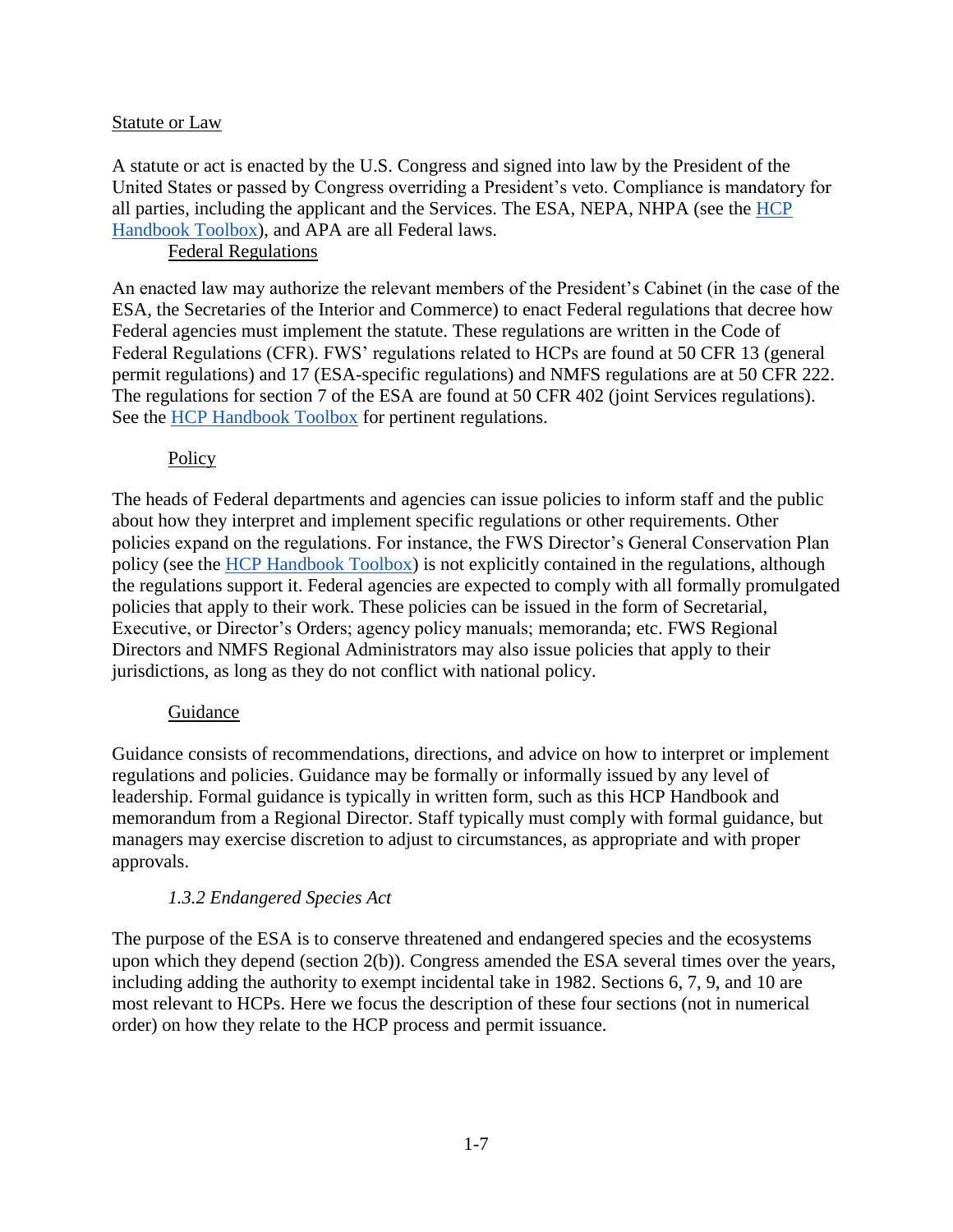#### Section 9

Section 9 of the ESA prohibits the take of any fish or wildlife species listed as endangered. Section 9 prohibits damage or destruction of plants listed as endangered on Federal property or on non-Federal lands when doing so in knowing violation of any State law or regulation or in the course of any violation of a State criminal trespass law. Take is defined as "harass, harm, pursue, hunt, shoot, wound, kill, trap, capture, or collect, or to attempt to engage in any such conduct." FWS further defines "harm" (50 CFR 17.3) as "...an act which actually kills or injures wildlife. Such act may include significant habitat modification or degradation where it actually kills or injures wildlife by significantly impairing essential behavioral patterns, including breeding, feeding, or sheltering." The NMFS definition of "harm" (50 CFR 222.102) is very similar, but adds more specific terms related to fish. It is "...an act which actually kills or injures fish or wildlife. Such act may include significant habitat modification or degradation where it actually kills or injures fish or wildlife by significantly impairing essential behavior patterns, including breeding, spawning, rearing, migrating, feeding, or sheltering."

The FWS further defined "harass" in 50 CFR 17.3 as "...an intentional or negligent act or omission which creates the likelihood of injury to wildlife by annoying it to such an extent as to significantly disrupt normal behavioral patterns which include, but are not limited to, breeding, feeding, or sheltering." On October 21, 2016, NMFS issued "Interim Guidance on the Endangered Species Act Term, Harass" employing a similar definition (see Glossary).

Although section 9 does not prohibit take of fish and wildlife species listed as threatened, the FWS promulgated a regulation (50 CFR 17.31(a)) stating that all prohibitions for endangered fish and wildlife species also apply to threatened species. The FWS may publish an ESA section 4(d) special rule for a threatened species, specifying exemptions to the take prohibitions for certain types of activities. Thus, activities exempted by a section 4(d) rule do not need to be covered in an HCP. See Chapter 3.1.3 for further discussion of section 4(d) rules.

In 1988, the ESA definition of "person" was amended to include an "...individual, corporation, partnership, trust, association, or any other private entity; or any officer, employee, agent, department, or instrumentality of the Federal Government, of any State, municipality, or political subdivision of a State, or of any foreign government; any State, municipality, or political subdivision of a State; or any other entity subject to the jurisdiction of the United States." Understanding which non-Federal entities are subject to the section 9 prohibitions is important for determining when application for an incidental take permit may be necessary. States, counties, cities, municipalities and other political subdivisions that regulate or issue permits for certain activities (e.g., building permits, capital improvement projects, etc.) that could result in unauthorized take may be held equally liable for violation of section 9. To ensure ESA compliance, these entities may want to develop a programmatic HCP and seek their own incidental take permit or require applicants to seek individual permits.

#### Section 10

Section 10(a) of the ESA provides exceptions to the section 9 prohibitions on take of listed species via two kinds of permits. Section  $10(a)(1)(A)$  permits authorize the take of listed species for scientific purposes or to enhance the propagation or survival of listed species. Section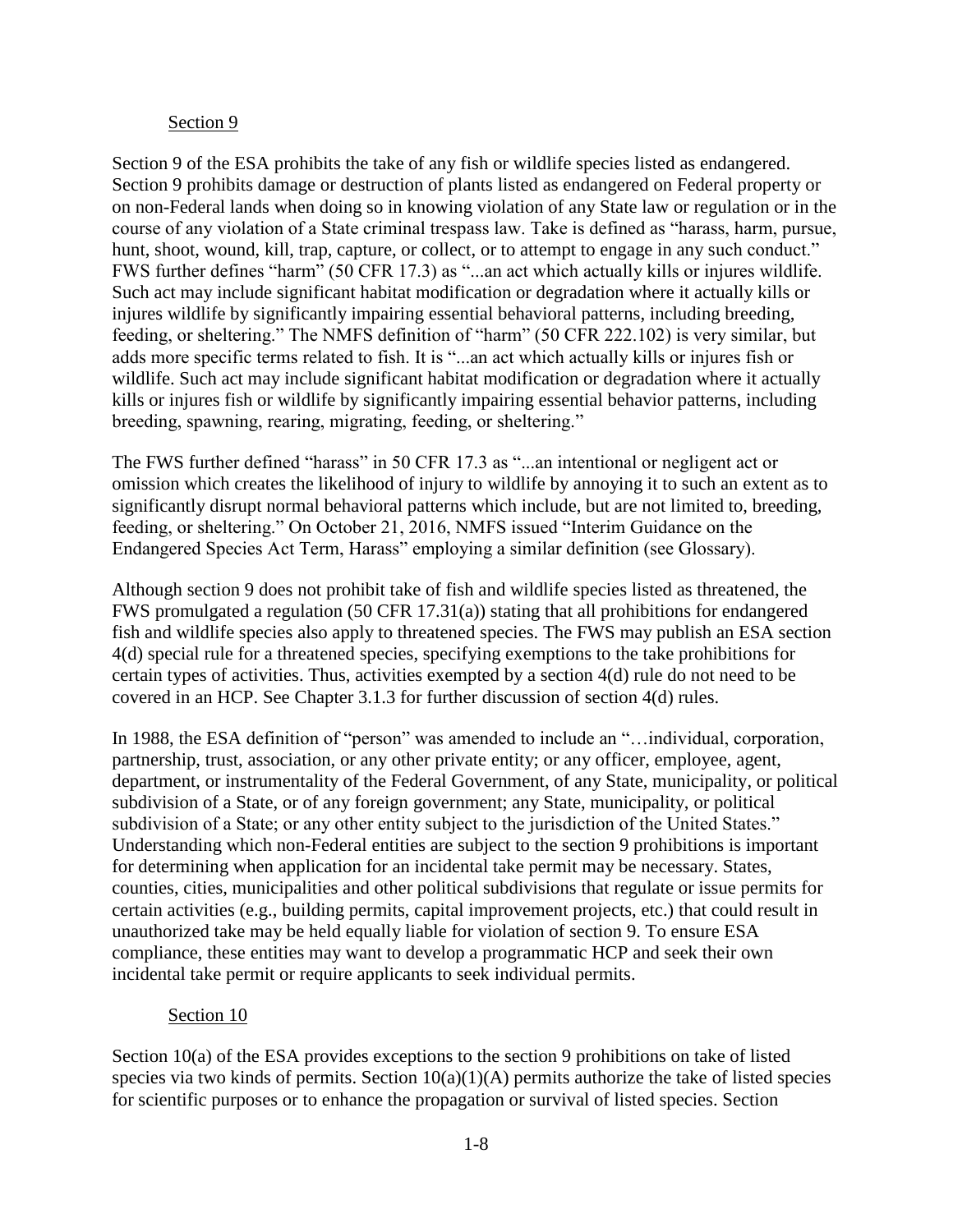10(a)(1)(B) permits authorize the incidental take of listed species caused by otherwise lawful activities. The full set of section 10 regulations for the FWS and NMFS are in the [HCP](https://www.fws.gov/endangered/what-we-do/hcp-handbook-toolbox.html#Ch1)  [Handbook Toolbox.](https://www.fws.gov/endangered/what-we-do/hcp-handbook-toolbox.html#Ch1)

### Section 7

Section 7(a)(1) directs Federal agencies to use their authorities to carry out programs for the conservation of [threatened and endangered species.](http://www.nmfs.noaa.gov/pr/species/esa/) Federal agencies must also consult with the Services, under section 7(a)(2) of the ESA, on discretionary actions they fund, authorize, or carry out that may affect a listed species or its designated critical habitat. The Services must conduct an intra-Service consultation under section  $7(a)(2)$  when proposing to issue a permit for incidental take under section  $10(a)(1)(B)$ . As part of the consultation process, the Services produce a biological opinion that analyzes the effects of issuing the permit, together with cumulative effects (as that term is defined in the section 7 regulations), on affected listed species and critical habitat to determine whether that permit action is likely to jeopardize the continued existence of the listed species or to destroy or adversely modify designated critical habitat. If the HCP and permit also covers any proposed or candidate species or may affect proposed critical habitat, the Services also conduct such analyses of effects in the same biological opinion.

Services staff should start the section 7 process in the early stages of HCP development to inform adequate consideration of listed species and critical habitat in the HCP's conservation strategy and measures. Deferring such consideration until the back end of the process can cause delays at a time when the process to make a permit decision should move quickly.

### Section 6

Section 6 directs the Services to cooperate with the States in carrying out the ESA. Section 6(a) requires consulting with the States before acquiring any land or water for the conservation of listed species. Since mitigation measures in many HCPs include the permanent protection of habitat through acquisition of fee title or conservation easements, the Services must work with applicants to solicit affected States for early participation in the HCP development process.

Section  $6(d)$  authorizes the Services to provide funding to States and Territories for species and habitat conservation actions on non-Federal lands. Under section 6(d), the FWS created two non-traditional grant programs related to HCPs.

HCP Planning Assistance Grants program (see the [HCP Handbook](https://www.fws.gov/endangered/what-we-do/hcp-handbook-toolbox.html#Ch1) Toolbox) provides funding to assist States and applicants with a number of tasks needed to develop HCPs, including, but not limited to, document preparation, analyses, modeling, baseline surveys, and outreach. These activities should be identified in the grant proposal. This grant program is typically used for larger HCPs where local or State governments are the incidental take permit applicants. These grants cannot be used for implementing the HCP after permit issuance.

HCP Land Acquisition Grants program (see the [HCP Handbook Toolbox\)](https://www.fws.gov/endangered/what-we-do/hcp-handbook-toolbox.html#Ch1) funds acquisition of lands that will complement the conservation efforts of HCPs for which the permit has been issued. Targeted lands must be near or adjacent to the HCP plan area. Such grants must result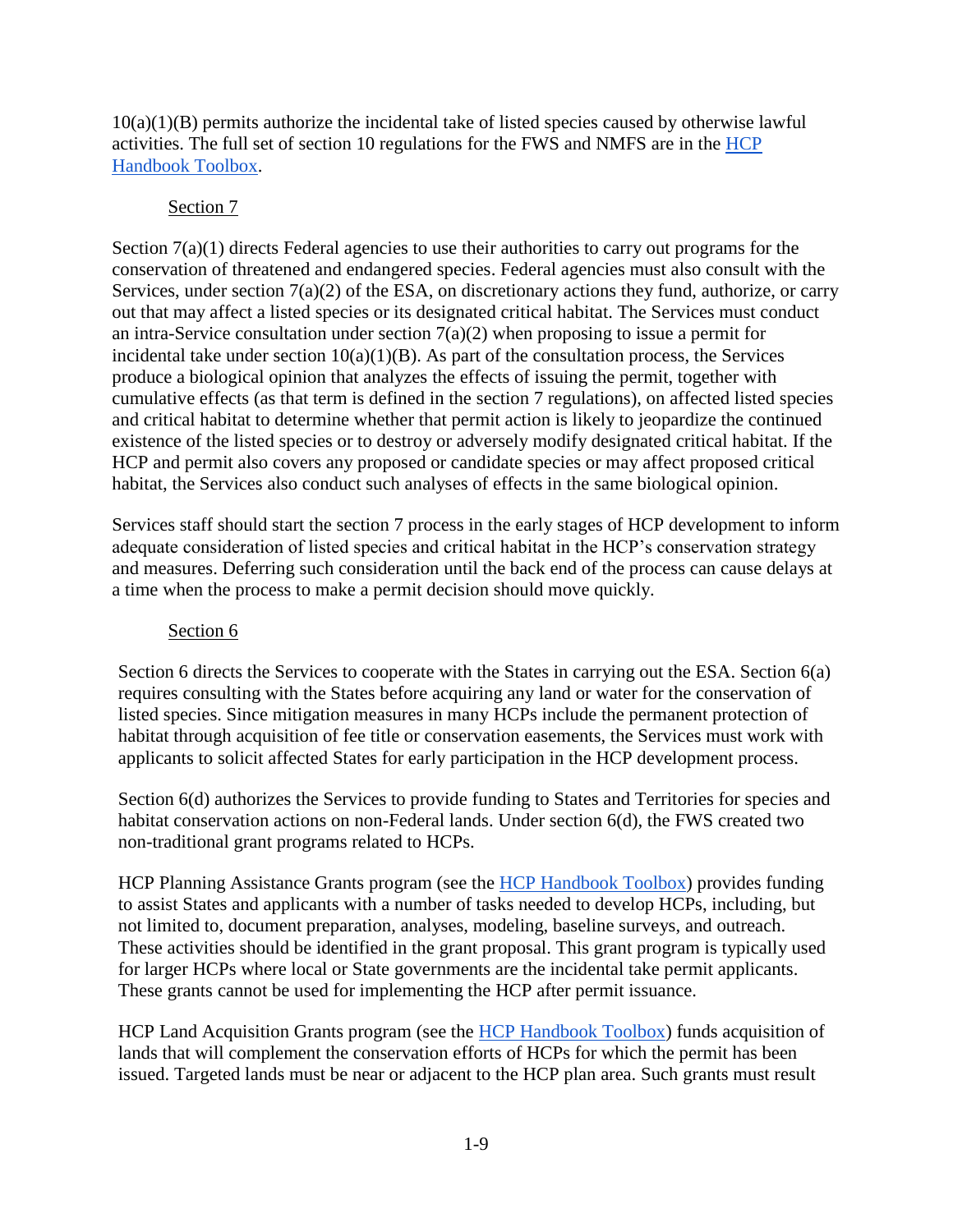in important benefits to the covered species and their ecosystems. These grants cannot be used to help fulfill the HCP's mitigation requirements.

The FWS' traditional section 6 grants program can provide funding to eligible State agencies to support ongoing or new conservation activities that are only above and beyond the monitoring, minimization, and mitigation measures and other activities required in an HCP.

Because funding from section 6 grant programs must be provided directly to State wildlife agencies, the interested State must prepare proposals and send them to the FWS. Typically, States, applicants and their consultants, and FWS collaborate on preparing proposals. The timing of each Federal fiscal year's section 6 grant cycle varies, so contact your FWS Regional HCP or Section 6 Grants Coordinator for information on the grant application process. The coordinators can also provide important guidance on how to prepare proposals that will have the best chance of selection in these nationally and regionally competitive grant programs.

### Section 11

Section 11 describes the civil and criminal penalties for violating provisions of the ESA. Section 11(g) allows civil suits to enjoin any person, entity, or government agency alleged to be in violation of any provision of the ESA.

# *1.3.3 National Environmental Policy Act*

The purpose of NEPA is to promote analysis and public disclosure of environmental impacts from a proposed Federal action to support a decision that carries out the policies of the Federal government, while creating and maintaining harmony between productive human activity and the natural world. Issuance of an incidental take permit is a Federal action subject to NEPA compliance. Although section 10 and NEPA requirements overlap considerably, the scope of NEPA goes beyond that of the ESA by considering the impacts of a Federal action on other resources, such as water quality, air quality, and cultural resources. Depending on the scope and impacts of the HCP, NEPA requirements can be satisfied by one of the three following documents or actions: (1) a categorical exclusion; (2) an Environmental Assessment (EA); or (3) an Environmental Impact Statement (EIS). More information on NEPA and details on integrating the NEPA and HCP processes are included in several chapters of this Handbook and in the [HCP](https://www.fws.gov/endangered/what-we-do/hcp-handbook-toolbox.html#Ch1)  [Handbook Toolbox.](https://www.fws.gov/endangered/what-we-do/hcp-handbook-toolbox.html#Ch1)

### *1.3.4 National Historic Preservation Act*

Section 106 of the NHPA (see the) requires Federal agencies to take into account the effects of their undertakings on cultural resources that are, or may be, eligible for inclusion on the National Register of Historic Places. An undertaking is a project, activity, or program under the direct or indirect jurisdiction of a Federal agency. Such jurisdiction includes funding an action in whole or in part; carrying out an action by or on behalf of a Federal agency; issuance of a Federal permit, license, or approval; and State or local regulation administered under a delegation or approval by a Federal agency. As such, implementation of an HCP and issuance of an incidental take permit are an undertaking and subject to compliance with section 106 of the NHPA. Details on complying with NHPA are in several chapters of this Handbook and in Appendix A. Field staff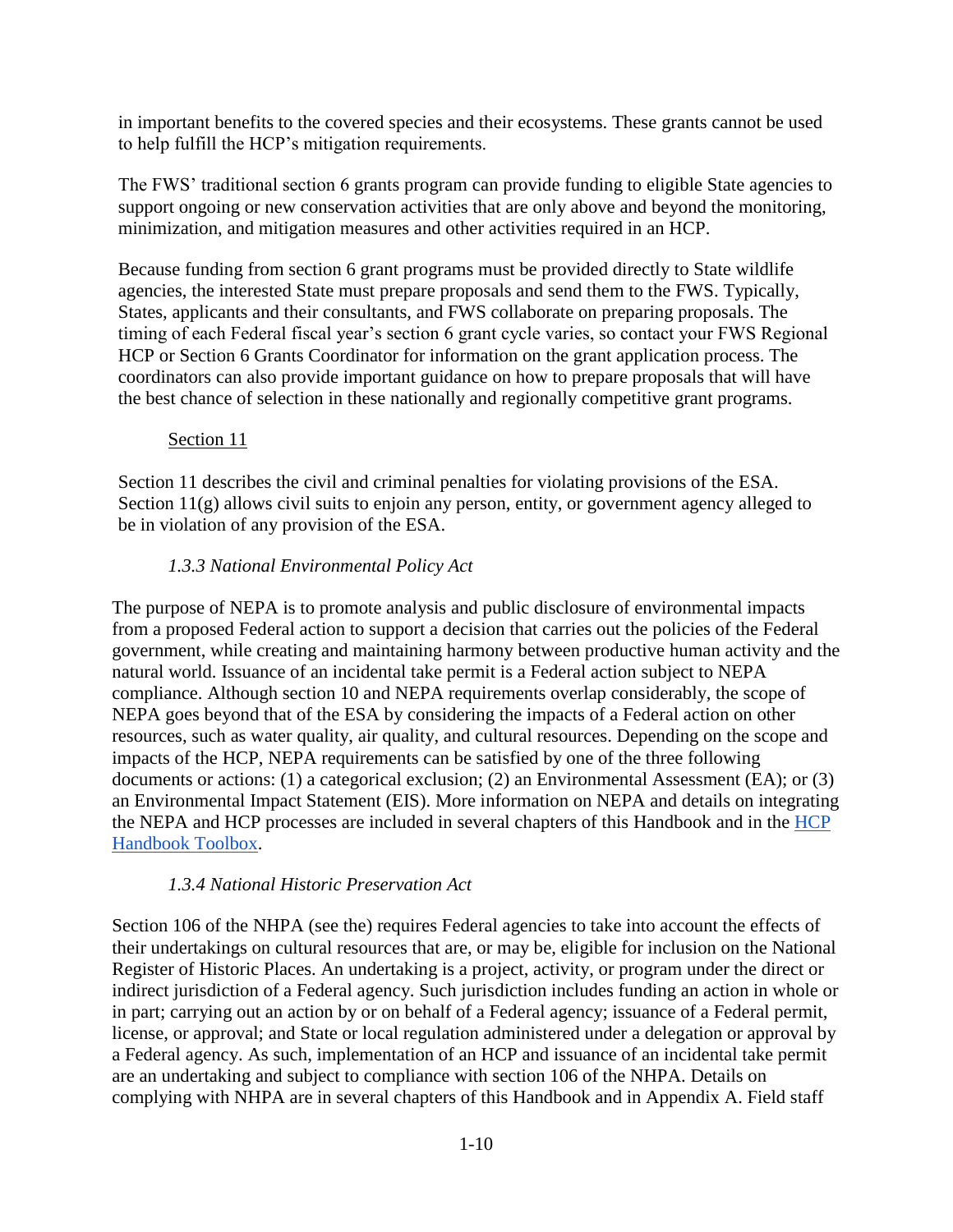should contact their Regional HCP Coordinators for guidance from Regional Historic Preservation Officers.

### *1.3.5 Administrative Procedure Act*

The APA (see the [HCP Handbook Toolbox\)](https://www.fws.gov/endangered/what-we-do/hcp-handbook-toolbox.html#Ch1), enacted by Congress in 1946, directs Federal agencies how to propose and promulgate Federal regulations. The primary purposes of the APA are to: (1) require agencies to keep the public informed of their organization, procedures, and rules; (2) provide for public participation in the rulemaking process; (3) establish uniform standards for the conduct of formal rulemaking and adjudication; and (4) define the scope of judicial review. Courts may find Services to be "arbitrary and capricious" when litigation reveals that they did not properly address APA procedures, provide adequate public participation, or adequately support the agency decision. Staff working on HCP development should ensure adherence to all procedural and public review requirements. They should also document in an administrative record all actions taken and the rationales to support the findings and decisions made in the HCP process.

# *1.3.6 Tribal Consultation and the ESA*

Both Services have policies (Secretarial Order 3206 for FWS and NOAA Administrative Order 218-8 for NMFS) (see the [HCP Handbook Toolbox\)](https://www.fws.gov/endangered/what-we-do/hcp-handbook-toolbox.html#Ch1) conferring significant responsibilities to consult with tribes when ESA actions may affect Indian lands, tribal trust resources, or the exercise of American Indian tribal rights. These policies require the Services to make efforts to establish effective government-to-government working relationships with tribes to achieve the common goal of promoting and protecting the health of ecosystems on Indian lands. Whenever the activities under an HCP may impact tribal trust resources, the exercise of tribal rights, or Indian lands, we must consult with and seek the participation of the affected Indian tribes to the maximum extent practicable. This includes providing affected tribes with adequate opportunities to participate in data collection, consensus seeking, and other relevant HCP processes.

If field staff do not already have an established working relationship with the affected tribes, they must work with their Regional HCP Coordinators and Regional Tribal Liaisons to ensure outreach to all potentially affected tribes, including those with ancestral lands in the HCP plan area. Government-to-government consultation with the tribes is not to be done as part of the general public participation process under NEPA or section 10 of the ESA, but as its own separate process. The Services can request tribal consultation before or concurrent with the general public review process, but we recommend reaching out to potentially affected tribes as early in the HCP process as reasonable. When tribes are unable to respond to initial requests for participation due to staffing and workload issues, the Regional Tribal Liaisons strongly recommend the Services make at least a second attempt to contact the affected tribes. These tribal consultation policies do not prohibit the Services from proceeding with an HCP if a tribe does not respond to good-faith outreach efforts.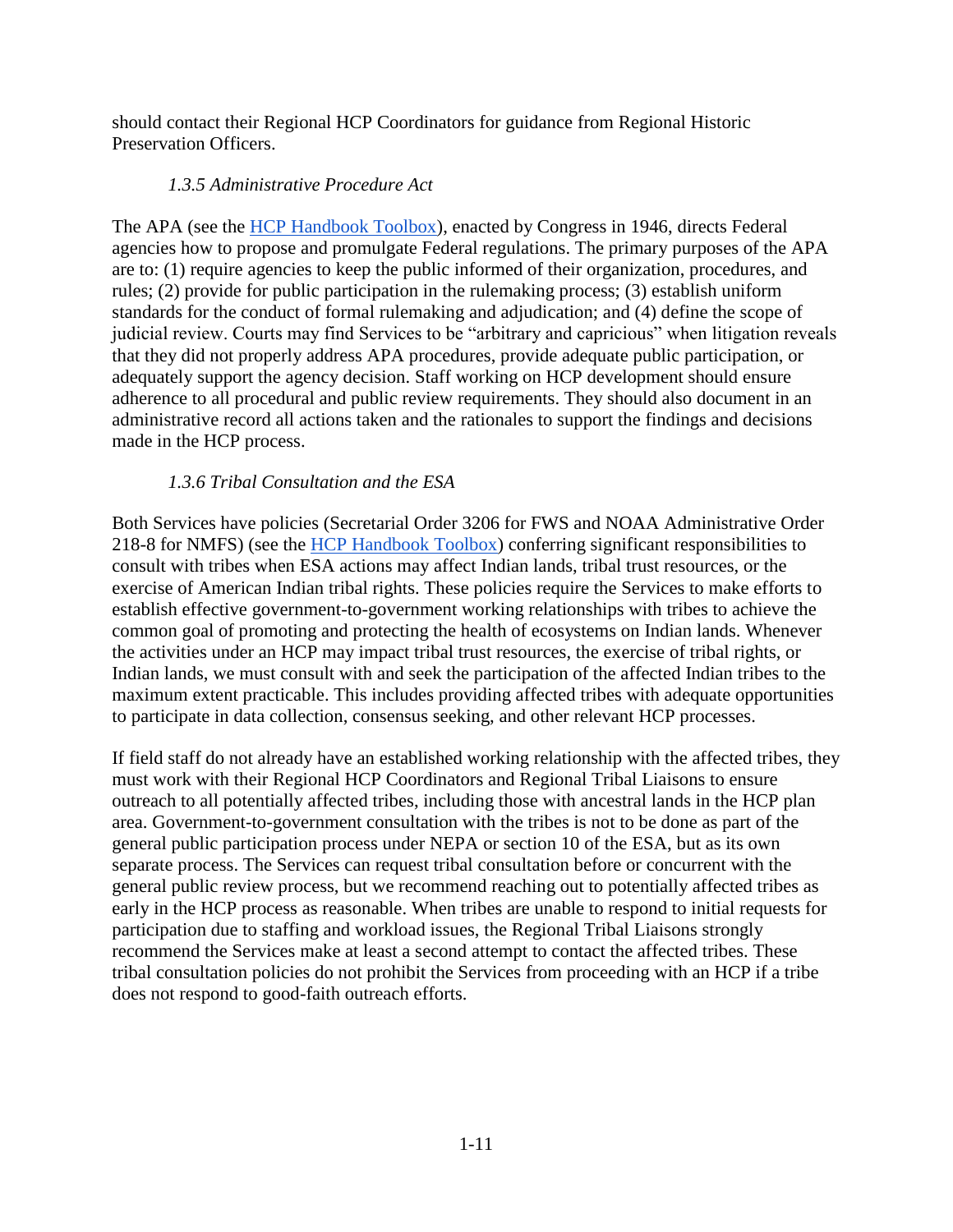### *1.3.7 Other Related Process Laws*

### Federal Advisory Committee Act (FACA)

The FACA (see the [HCP Handbook Toolbox\)](https://www.fws.gov/endangered/what-we-do/hcp-handbook-toolbox.html#Ch1) was enacted in 1972 to establish the rules under which Federal agencies can convene or participate in advisory committees. It is a "sunshine" law to ensure public awareness of and participation in Federal agency decisions that rely on advice from committees they convene. The FACA emphasizes processes for open meetings, chartering, public involvement, and reporting. Typically, advisory committees involved in an HCP process are convened by and advise the applicant and are not subject to FACA. The Services must adhere to FACA if they choose to convene an advisory committee related to HCP development and a permit issuance decision if that committee has even one member who will represent a nongovernmental entity. Committees whose members are comprised of all government representatives generally do not have to comply with FACA. For an FWS summary of FACA go to the [HCP Handbook Toolbox\)](https://www.fws.gov/endangered/what-we-do/hcp-handbook-toolbox.html#Ch1).

### Freedom of Information Act (FOIA)

The FOIA (see the [HCP Handbook Toolbox\)](https://www.fws.gov/endangered/what-we-do/hcp-handbook-toolbox.html#Ch1) was enacted in 1966 and is also a "sunshine" law. It defines the rules under which previously undisclosed information held by the Federal Government must be disclosed when a member of the public formally requests it. Before a draft HCP is made public, either by the applicant or through the public comment process, some information in the HCP may be considered proprietary. At this stage, before responding to any FOIA request for a draft HCP or other information provided by the applicant, we should give the applicant an opportunity to identify any proprietary information and provide a justification for withholding such information from release under FOIA. However, it is the Services' responsibility to make the final determination as to whether to withhold any information under a FOIA exemption. Services-generated internal documents that are pre-decisional or deliberative in nature and have not been shared outside of the agency are usually withheld until a permit decision is made. However, such documents must be released, if requested, after the agency makes the permit decision (unless one or more FOIA exemptions apply).

#### Privacy Act

The Privacy Act was enacted in 1974 and governs the protection of private information of individuals. We must protect personal identifying information (e.g., social security and tax identification numbers, personal home or cell phone numbers, dates of birth, etc.) given to us in application forms or other documents that are offered for public review or released under FOIA. For more information on the rules of the Privacy Act go to the [HCP Handbook Toolbox.](https://www.fws.gov/endangered/what-we-do/hcp-handbook-toolbox.html#Ch1)

### *1.3.8 A List of Related Natural Resource Laws*

Depending on the circumstances of each proposed HCP, a number of other resource laws may apply. The following list includes laws that the Services most commonly encounter during the HCP process, but this list is not all-inclusive. Later in this Handbook we discuss how some of these laws are integrated with the HCP process. Links for the following laws are in the [HCP](https://www.fws.gov/endangered/what-we-do/hcp-handbook-toolbox.html#Ch1)  [Handbook Toolbox.](https://www.fws.gov/endangered/what-we-do/hcp-handbook-toolbox.html#Ch1)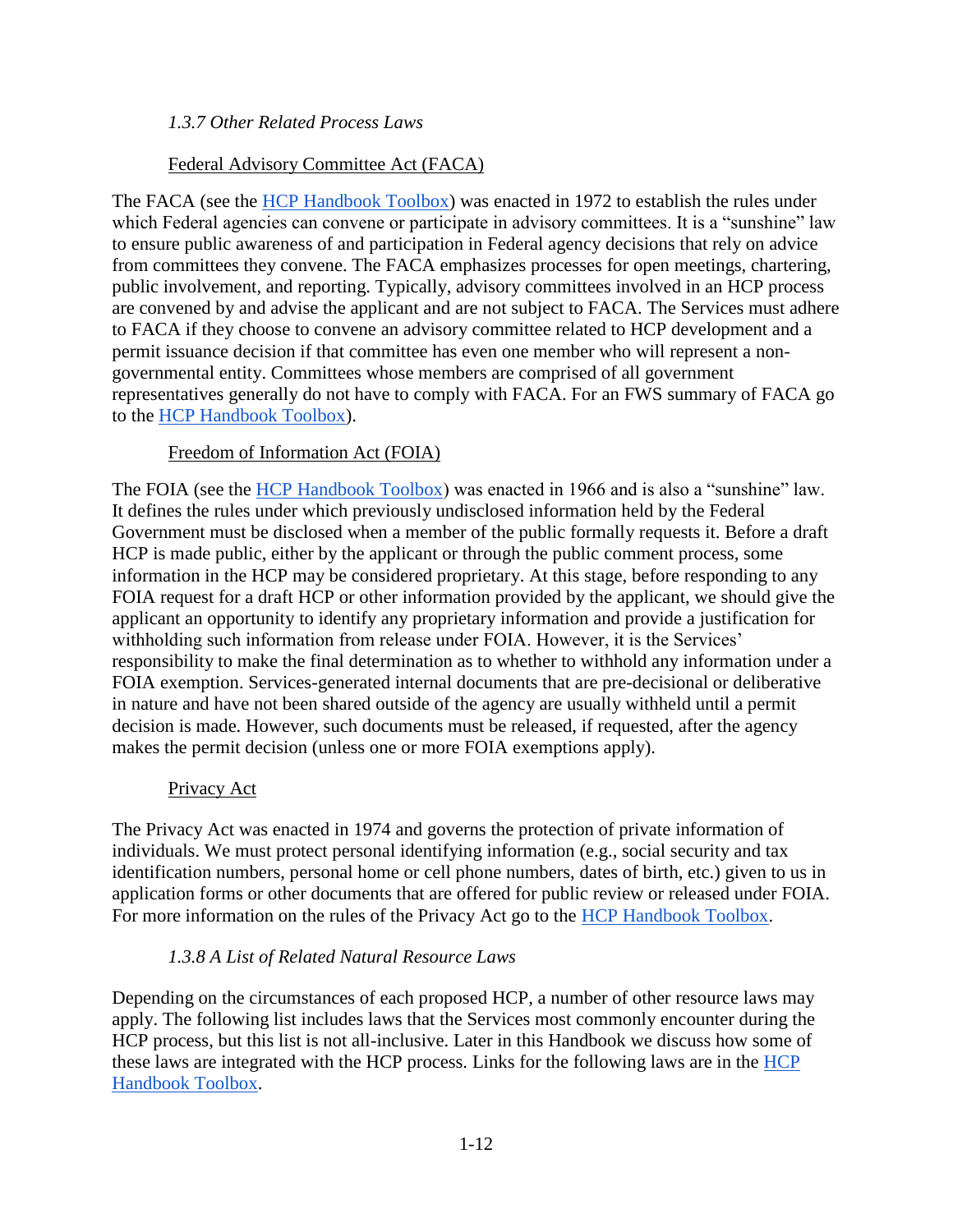- — Migratory Bird Treaty Act
- — Bald and Golden Eagle Protection Act
- — Marine Mammal Protection Act
- — Clean Water Act
- — Marine Sanctuaries Act
- —Magnuson-Stevens Fishery Conservation and Management Act--Essential Fish Habitat
- Coastal Zone Management Act

### **1.4 How to Use the HCP Handbook**

#### *1.4.1 Purpose of the Handbook*

The purpose of this Handbook is to instruct Services staff how to assist applicants with developing HCPs in an efficient and effective manner while ensuring adequate conservation for listed species. It guides staff, phase by phase, through development, implementation, and environmental compliance, using streamlined approaches whenever possible. It draws on lessons learned and past experiences to apply relevant regulations and policy and to navigate the various processes for completing an HCP and the permit decision process. You can obtain other resources for guidance on the HCP program from the Services' National and Regional HCP Coordinators and the HCP course at the FWS National Conservation Training Center (NCTC) (see the [HCP Handbook Toolbox\)](https://www.fws.gov/endangered/what-we-do/hcp-handbook-toolbox.html#Ch1). The HCP course at NCTC is also open to those outside the Services who are interested in learning how to use the HCP program. Although this Handbook is designed for Services staff, it can be helpful to other HCP practitioners, such as applicants, consultants, and partners.

#### *1.4.2 Organization of the Handbook*

After Chapter 2, which provides an overview of the HCP planning process, this Handbook is organized into four parts to correspond with the four main phases of the process: (1) Preapplication; (2) Developing the HCP and Environmental Compliance Documents; (3) Processing, Making a Permitting Decision, and Issuing the Incidental Take Permit; and (4) Implementing the HCP and Compliance Monitoring. Phase 1 chapters on the pre-application phase provide guidance on considerations before embarking on the development of an HCP. Phase 2 chapters focus on the many considerations and tasks necessary to prepare a draft HCP and associated environmental compliance documents. They also include important guidance on how to conduct the various required impact analyses. Phase 3 chapters lead the Services' HCP practitioner through the steps to review and process a permit application, make a permit decision, and issue the permit. The Phase 4 chapter describes how to monitor for compliance during implementation of the HCP, as well as how to address issues that may arise.

In some cases, the HCP development and permit decision processes can be complex and lengthy. To address those types of circumstances, as well as more typical situations, we include additional information and discussion in appendices of this Handbook and the [HCP Handbook Toolbox.](https://www.fws.gov/endangered/what-we-do/hcp-handbook-toolbox.html) The Toolbox includes important resources, such as more detailed instructions, examples, templates, regulations, and other useful tips and advice. The appendices and HCP Handbook Toolbox are equally important to understanding the HCP program as the information in the body of the Handbook.